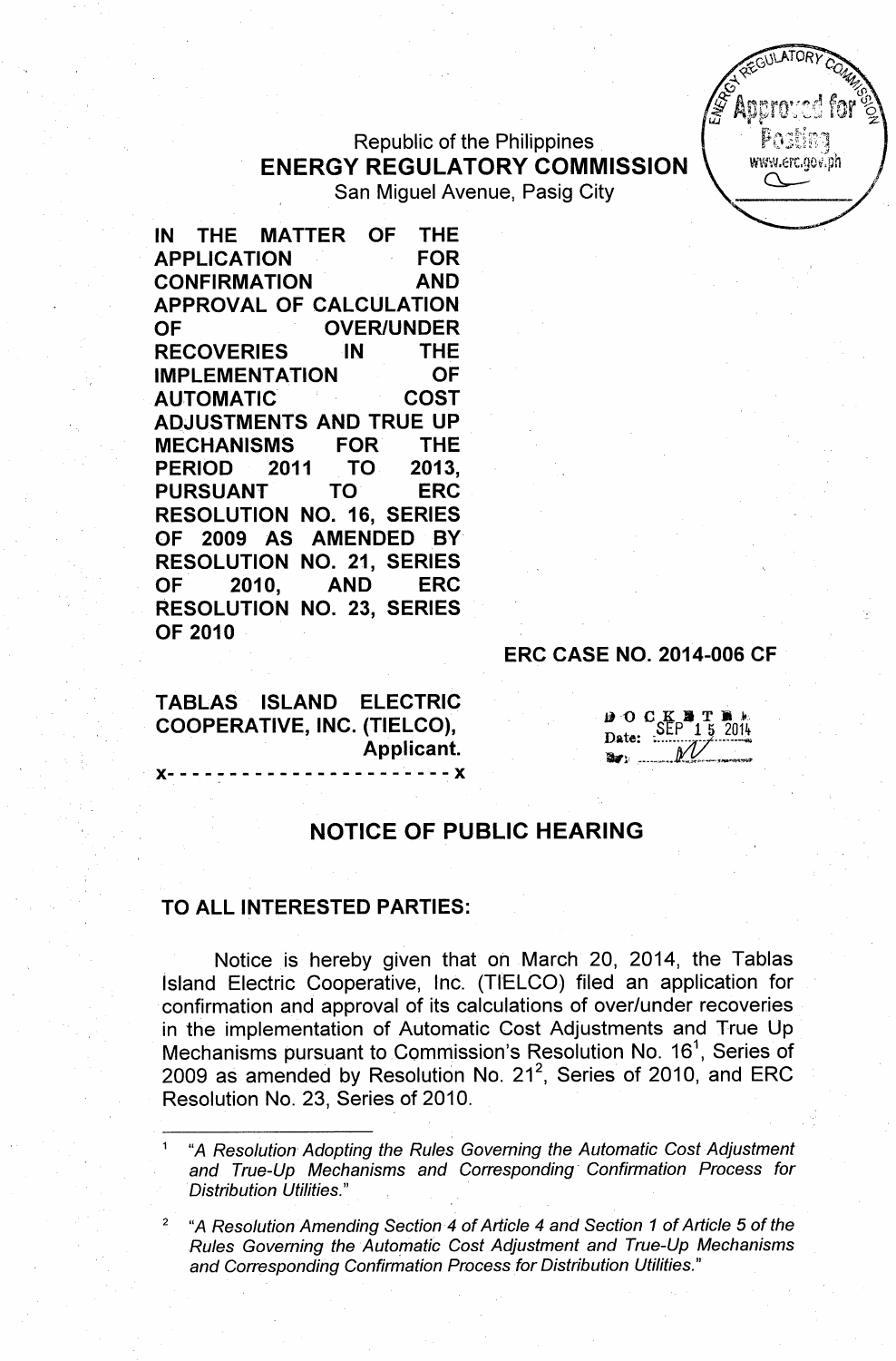$\frac{1}{2}$ 

 $\frac{1}{\epsilon}$ 

In the said application, TIELCO alleged, among others, that:

- 1. It is a non-stock, non-profit electric cooperative (EC), duly organized and existing under and by virtue of the laws of the Republic of the Philippines, with principal office at Barangay Dapawan, Odiongan, Romblon;
- 2. It is the holder of an exclusive franchise issued by the National Electrification Commission (NEC), to operate an electric light and power distribution service in the Municipalities of Odiongan, San Andres, Calatrava, San Agustin, Sta. Maria, Alcantara, Sta. Fe, Looc and Ferrol, in Tablas Island and San Jose in Carabao Island, all in the Province of Romblon;
- 3. ERC Resolution No. 16, Series of 2009 as amended by Resolution No. 21, Series of 2010 establish the procedure for the automatic recovery or refund of pass through costs and the confirmation process that would govern the automatic cost adjustment and true-up mechanisms approved by the Commission, with the objective of ensuring appropriate recovery of the pass through costs in an efficient manner and to put in place a fair and transparent process for the confirmation of the automatic cost adjustments implemented by Distribution Utilities and the true-up of other pass-through charges, involving Generation Rate, Transmission Rate, System Loss Rate, Lifeline Rate Recovery, Inter-Class Cross-Subsidy Removal, Treatment of Prompt Payment Discount, as the case may be. The Commission's Resolution 23, Series of 2010, on the other hand, adopts the rules implementing the discounts to qualified senior citizen end-users and subsidy from subsidizing end-users on electricity consumption;
- 4. Applying the formulas provided under Resolution 16, Series of 2009 as amended by Resolution 21, Series of 2010 and Resolution 23, Series of 2010, it made calculations of the over recoveries charged or under- recoveries incurred as against its customers, in the implementation of the foregoing automatic cost adjustments and true-up mechanisms, covering the period January 2011 to December 2013;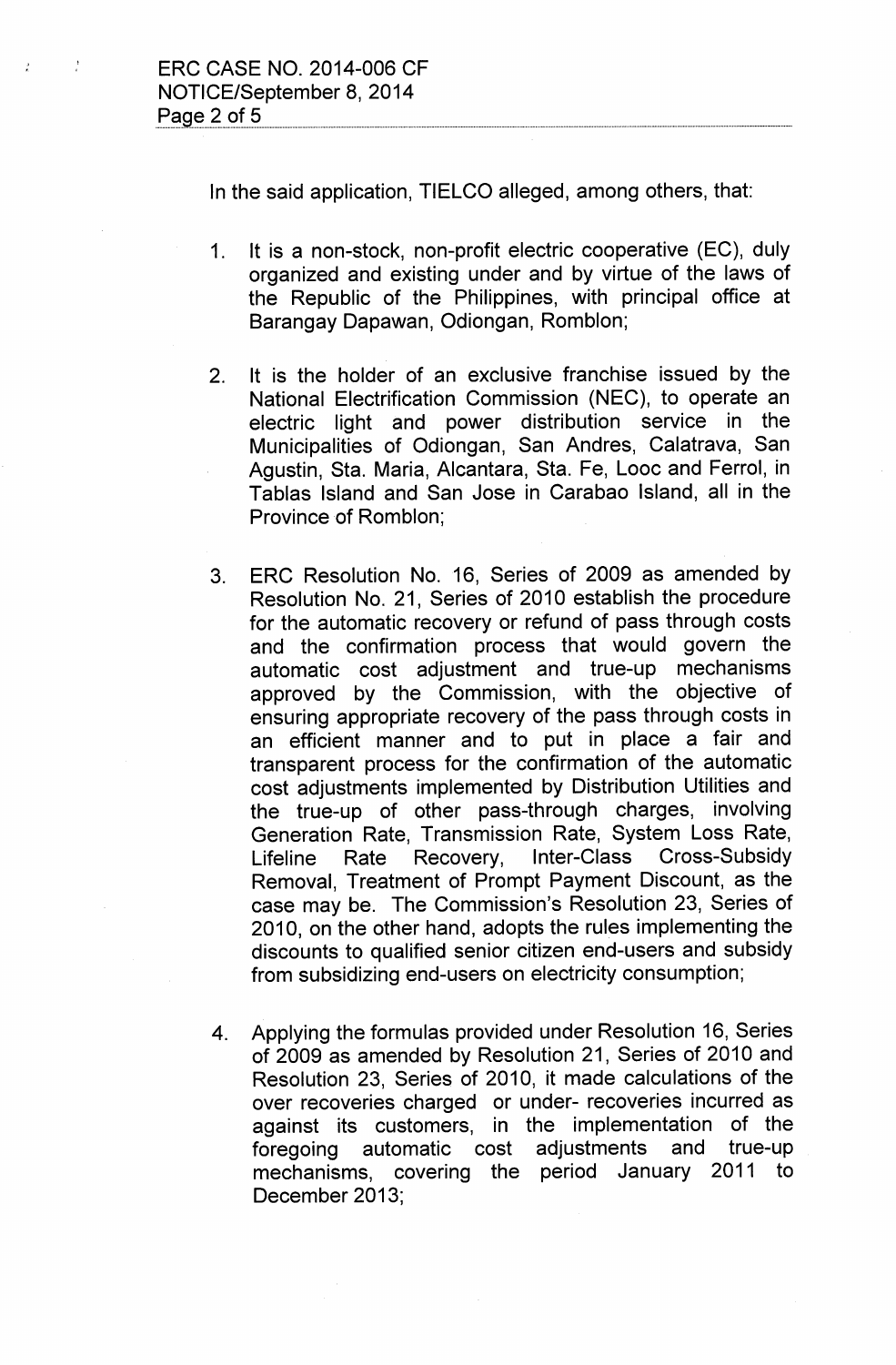# ERC CASE NO. 2014-006 CF NOTICE/September 8,2014 <u>Page 3 of 5</u>

5. The results of its calculations are presented hereunder, as follows:

|                                    | <b>Pass Through</b><br>Cost (PhP) | <b>Actual Revenue</b><br>(PhP) | (Over)/Under<br><b>Recovery (PhP)</b> |
|------------------------------------|-----------------------------------|--------------------------------|---------------------------------------|
| Generation Rate (GR) - Tablas      | 406,094,878.92                    | 408,401,233.40                 | (2,306,354.48)                        |
| Generation Rate (GR) - San Jose    | 10,007,294.45                     | 10,092,675.53                  | (85, 381.08)                          |
| Transmission Rate (TR)             | n/a                               | n/a                            | n/a                                   |
| System Loss Rate (SLR) - Tablas    | 44, 190, 165. 32                  | 44,393.794.42                  | (203, 629.10)                         |
| System Loss Rate (SLR) - San Jose  | 225,570.23                        | 218,838.58                     | 6,731.65                              |
| Lifeline Rate (LR) - Tablas        | 5,843,349.48                      | (5,953,624.66)                 | 110,275.18                            |
| Lifeline Rate (LR) - San Jose      | 266,055.13                        | (297, 200.89)                  | 31,145.76                             |
| Senior Citizen Discount - Tablas   | 115,552.50                        | (118, 819.57)                  | 3,267.07                              |
| Senior Citizen Discount - San Jose | 2,504.68                          | (178.71)                       | (2,325.97)                            |
| <b>Net Results</b>                 |                                   |                                | (2,446,270.98)                        |

Summaries of the results of individual computations on the foregoing pass through charges are attached hereto and made integral parts hereof as Annexes "A" to "E", respectively;

- 6. In support of the computations made, applicant is submitting the following data and documents, labelled together and made integral part hereof as Annex "F", to wit:
	- a) Supplier and Transmission Data Sheet;
	- b) Statistical Data Sheet;
	- c) Implemented Rates Data Sheet;
	- d) Power Bills of Power Suppliers;
	- e) Official Receipts issued by Power Suppliers;
	- f) Breakdown of Payments with Official Receipts;
	- g) Debit/Credit Memo of Power Suppliers;
	- h) NGCP Invoices;
	- i) Official Receipts issued by NGCP;
	- j) Breakdown of Payments with Official Receipts;
	- k) Debit/Credit Memo issued by NGCP;
	- I) MFSR (Sections B and E); and
	- m) Consumer Bills of Lifeliners (per level) and Non-*J; :: ..\_~--* Lifeliners per customer class; and
- 7. It prays that, after due notice and hearing, its calculations of over or under-recoveries in the implementation of certain automatic cost adjustments and true-up mechanisms covering the period January 2011 to December 2013, made pursuant to ERC Resolution 16, Series of 2009 as amended by Resolution 21, Series of 2010 and ERC Resolution 23, Series of 2011, be confirmed and approved,

ework<br>Myrkani, Alijan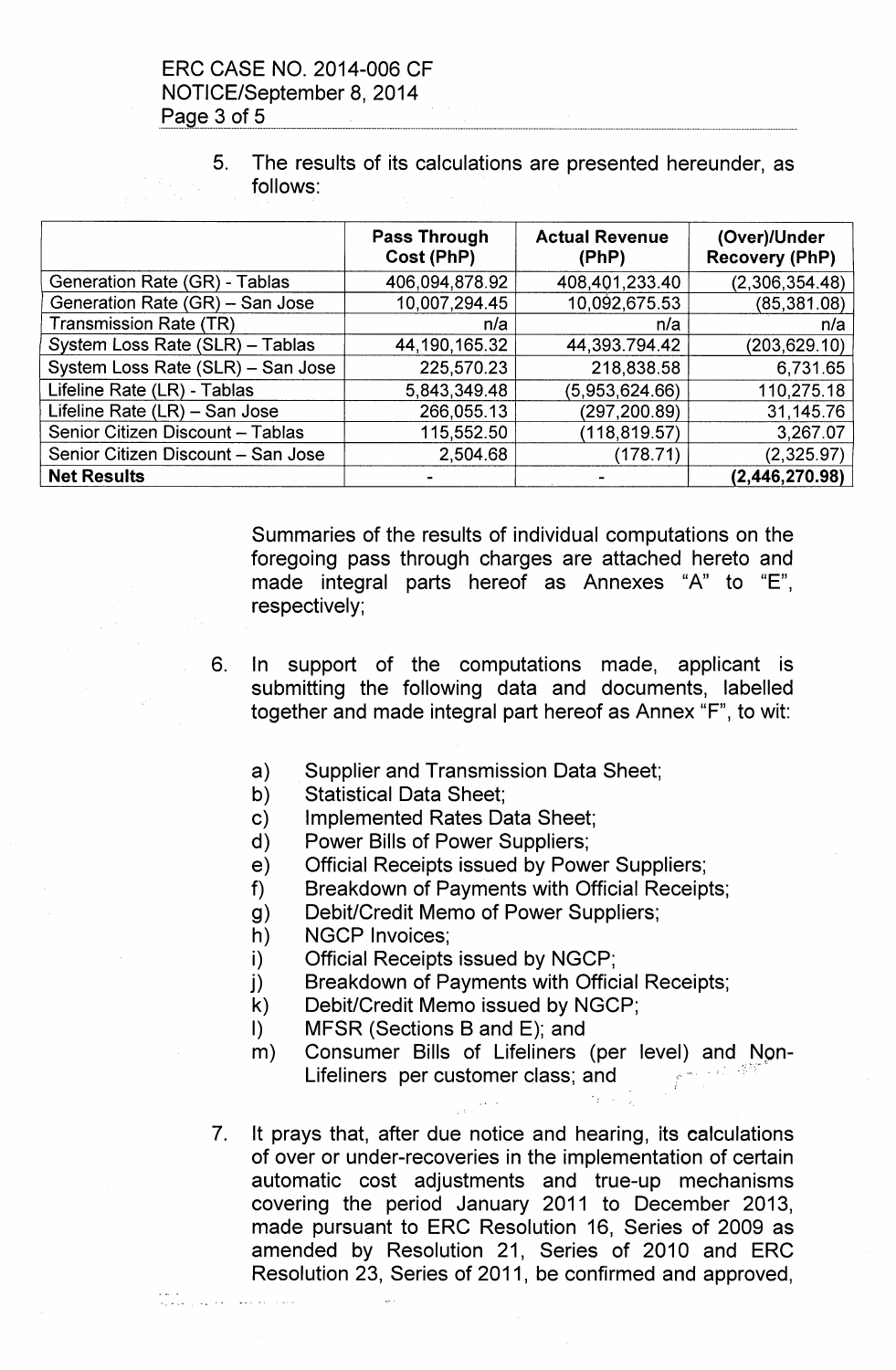### ERC CASE NO. 2014-006 CF NOTICE/September 8,2014 Page 4 of 5

and the cooperative be allowed to refund the over recoveries or collect the under recoveries, as the case maybe, to or from its customers, summarized as follows, to wit:

|                                    | Pass Through<br>Cost (PhP) | <b>Actual Revenue</b><br>(PhP) | (Over)/Under<br><b>Recovery (PhP)</b> |
|------------------------------------|----------------------------|--------------------------------|---------------------------------------|
| Generation Rate (GR) - Tablas      | 406,094,878.92             | 408,401,233.40                 | (2,306,354.48)                        |
| Generation Rate (GR) - San Jose    | 10,007,294.45              | 10,092,675.53                  | (85, 381.08)                          |
| <b>Transmission Rate (TR)</b>      | n/a                        | n/a                            | n/a                                   |
| System Loss Rate (SLR) - Tablas    | 44, 190, 165. 32           | 44,393.794.42                  | (203, 629.10)                         |
| System Loss Rate (SLR) - San Jose  | 225,570.23                 | 218,838.58                     | 6,731.65                              |
| Lifeline Rate (LR) - Tablas        | 5,843,349.48               | (5,953,624.66)                 | 110,275.18                            |
| Lifeline Rate (LR) - San Jose      | 266,055.13                 | (297, 200.89)                  | 31,145.76                             |
| Senior Citizen Discount - Tablas   | 115,552.50                 | (118, 819.57)                  | 3,267.07                              |
| Senior Citizen Discount - San Jose | 2,504.68                   | (178.71)                       | (2,325.97)                            |
| <b>Net Results</b>                 |                            |                                | (2,446,270.98)                        |

The Commission has set the application for jurisdictional hearing, expository presentation, pre-trial conference and evidentiary hearing on October 2, 2014 (Thursday) at two o'clock in the afternoon (2:00 P.M.), at the ERC Hearing Room, 15<sup>th</sup> Floor, Pacific Center Building, San Miguel Avenue, Pasig City.

All persons who have an interest in the subject matter of the proceeding may become a party by filing, at least five (5) days prior to the initial hearing and subject to the requirements in the ERC's Rules of Practice and Procedure, a verified petition with the Commission giving the docket number and title of the proceeding and stating: (1) the petitioner's name and address; (2) the nature of petitioner's interest in the subject matter of the proceeding, and the way and manner in which such interest is affected by the issues involved in the proceeding; and (3) a statement of the relief desired.

All other persons who may want theirs views known to the Commission with respect to the subject matter of the proceeding may file their opposition to the application or comment thereon at any stage of the proceeding before the applicant concludes the presentation of its evidence. No particular form of opposition or comment is required, but the document, letter or writing should contain the name and address of such person and a concise statement of the opposition or comment and the grounds relied upon.

All such persons who may wish to have a copy of the application may request the applicant, prior to the date of the initial hearing, that they be furnished with a copy of the application. The